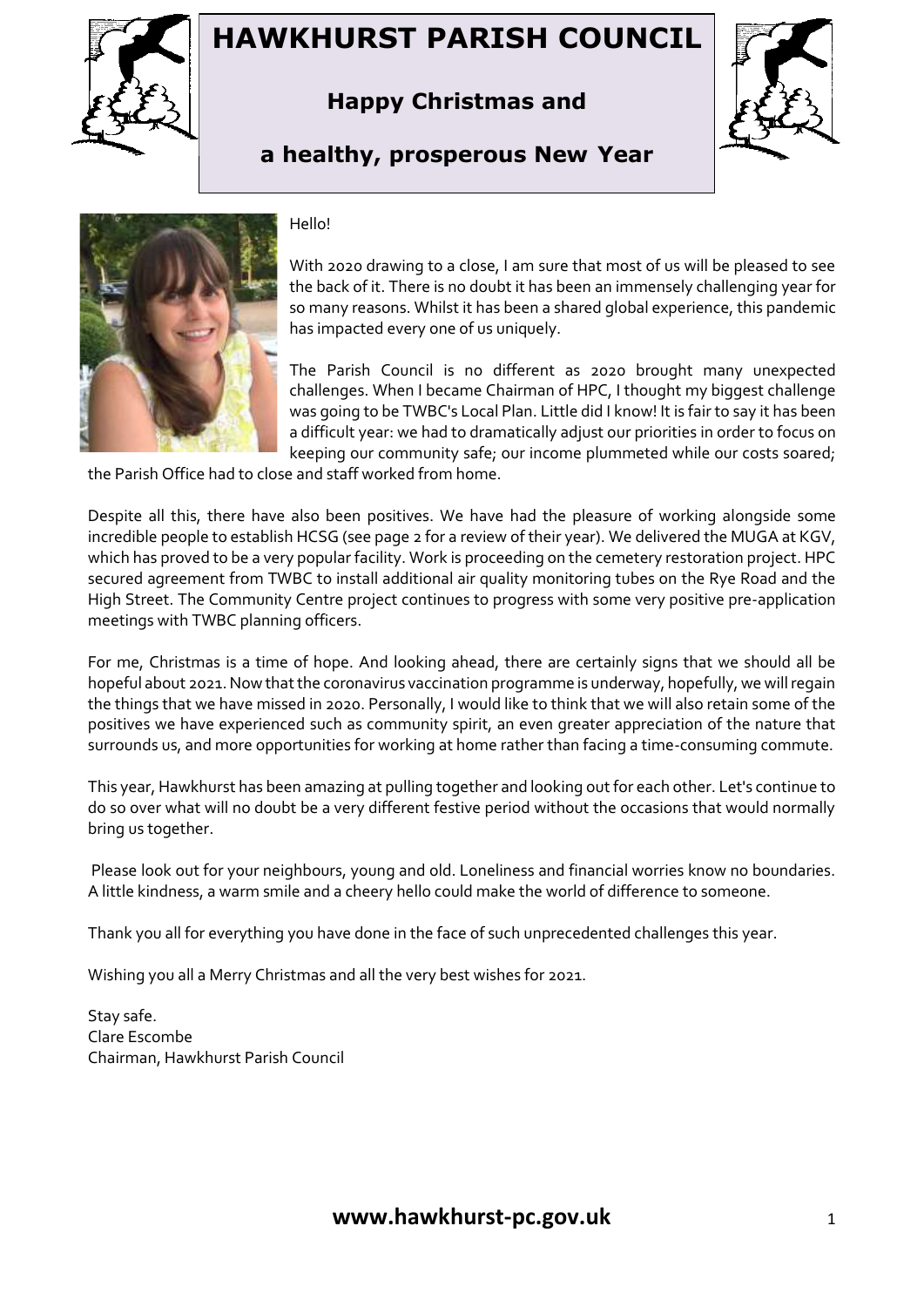#### **Hawkhurst Community Support Group**

The Hawkhurst Community Support Group (HCSG) was established on 27 March 2020 to help Hawkhurst residents requiring assistance during the coronavirus pandemic by collecting and delivering groceries, essential supplies and prescription medicines. The Group also offers dogwalking and telephone companionship services. HCSG is, formally, a "Community Group" separate from, but with close links to, the Parish Council and is managed and staffed entirely by local volunteers.

At its peak, during the first lockdown, HCSG had nearly 140 clients and 190 volunteers on its books. Currently, we are looking after 58 clients, and 84 volunteers are either actively engaged in our work or ready to answer the call.

We have also delivered a number of community projects. These included operations to distribute apples, chocolate Easter eggs and fresh vegetables to our clients; collecting PPE for local surgeries and care homes and running a children's art competition to mark VE Day.

On 19 April, we launched "Food4Families" ("F4F") to help local families struggling financially as a result of the pandemic. Our public appeal to raise £1,000 raised twice that amount within the first week! This enabled our volunteers to start shopping for essentials and we established a "free shop" for local families in need, initially at the Primary School and later at the KGV Centre on the Moor. The project proved to be highly successful and, as the need remained undiminished after the first lockdown, we decided to continue raising funds to keep the scheme going. We found ways to make the money go further by partnering with generous local providers including the Hastings foodbank, St. Laurence Church and our local food growing charity, Hands of Hope.

F4F is still going strong: we have raised about £8,000 to date and are helping as many as 27 local families.

We have many people to thank for the success of our work in the community.

We'd like to thank our generous financial donors. So many private individuals contributed to F4F: they might not like us to name them here, but we know who they are, and we thank them for their generosity. We can, though, mention the following organisations:

Communities Aid Foundation; Delmatic Ltd.; Dunks Charities; Hawkhurst Baptist Church; Hawkhurst Parish Council; Howdens Joinery; Park Farm Butchers; St. Laurence Church; The Thomas Iddenden Trust; Tunbridge Wells Borough Council and our local supermarkets, Tesco and Waitrose.

We thank **Stevens Farm** for the consignments of fresh apples; **Park Farm Butchers** for the loan of their van and **Phil** for acting as driver. **Tesco** and **Waitrose** for contributing to the great Easter Egg Run, our Prize Draw hamper and Christmas dinners for local families in need. **Hands of Hope** for supplying quantities of fresh vegetables for our community distribution project and for F4F. **Marlborough House School** for their big Harvest Festival donation of food and their Christmas run to raise funds for F4F. And the parishioners of **St. Laurence Church** for their ongoing contributions to F4F.

Most of all, we thank the many local people who joined us to volunteer their services in many capacities: managing the organisation; shopping for those staying at home; working for F4F; walking dogs; being "phone buddies"; delivering apples, Easter eggs, vegetables and leaflets etc. etc.

So many people to thank. Every one has played a part in this great community venture. We thank them all and wish them the merriest of Christmases.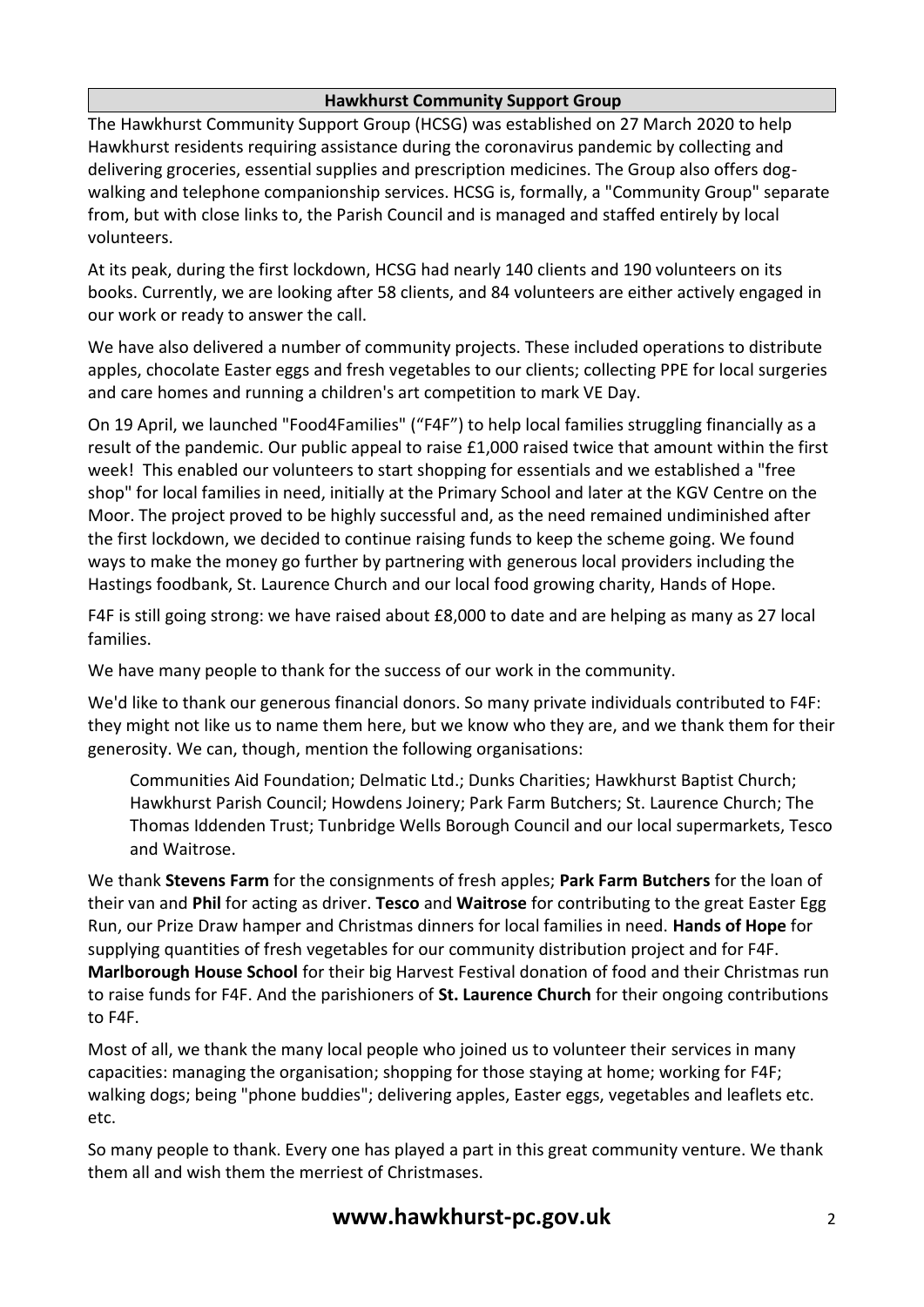#### **Kent Community Award Scheme 2021**

The Kent Community Award Scheme aims to recognise those who have done outstanding service to their local community. The Award Winners receive a Framed Certificate.

Please visit the Hawkhurst Parish Council website **[www.hawkhurst-pc.gov.uk](http://www.hawkhurst-pc.gov.uk/)** for a Nomination Form for residents to send to the Parish Council, - **closing date 31st January 2021**

#### **Community Heroes**

The last 9 months has been a very difficult period for many in our area. We were all amazed by those who volunteered to help our community or who bravely kept working through the depths of the Covid-19 crisis, and continue to do so

It was not only the dedicated people working in the NHS or social care, but also those working in local food shops and supermarkets, on public transport, for utility companies, delivery drivers as well as our police and fire services and our armed forces who performed essential work for the healthcare system.

We would like to hear about, and recognise volunteers and those who put their own safety at risk working to keep our community running.

So if you know someone who is your 'Community Hero', please visit

#### **[www.tunbridgewells.gov.uk/coronavirus/community-heroes](http://www.tunbridgewells.gov.uk/coronavirus/community-heroes)**

#### **Make a Change become a Councillor**

Are you passionate about your community? Do you want to help make a long-lasting change? Do you have innovative ideas for the council? Do you have concerns about a specific issue and want to do something about it? If this is you, then we need you.

We need people from all backgrounds and experiences who reflect their community to put themselves forward for the **Parish election, 6th May 2021**

Here, you will find everything you need to know. It explains what local councils and councillors do, how you can become a councillor, details of the role and what to expect. Please see below

**[www.nalc.gov.uk/our-work/local-elections](http://www.nalc.gov.uk/our-work/local-elections)**

**www.hawkhurst-pc.gov.uk** 3